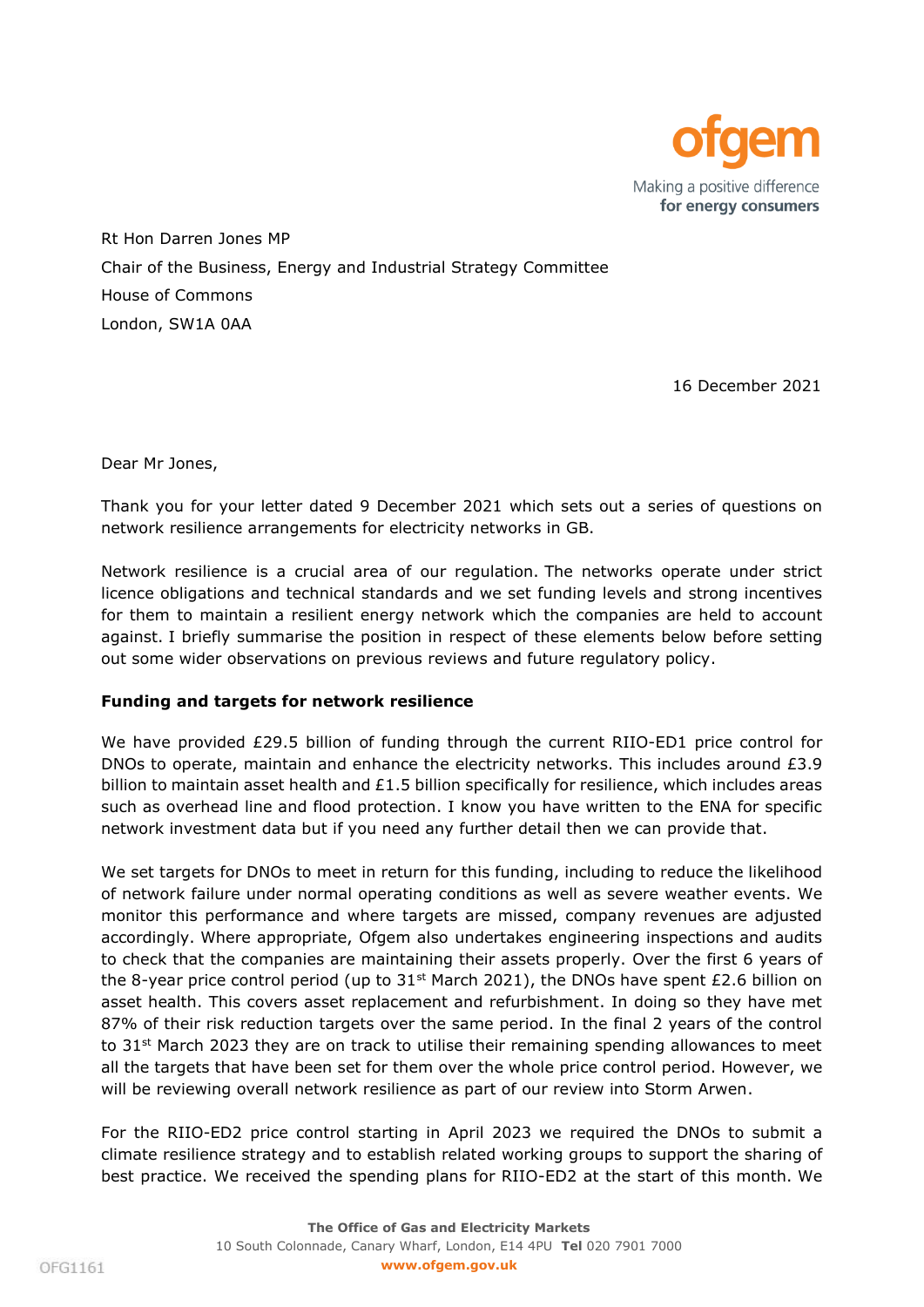will consider the case for investments in infrastructure from these strategies in our determinations next year, informed by the findings from our review into Storm Arwen.

## **Incentives and targets to minimise power outages**

Our price controls also provide incentives for companies to respond in emergencies so that power is restored as quickly as possible. We set tough targets for companies to reduce the number and duration of power outages over time; companies earn rewards for beating these targets and are penalised for falling short of them. Since the start of RIIO-ED1 both the frequency and duration of power cuts has fallen by 18% on average across the sector.

We also set outcome-based resilience standards through the Guaranteed Standards of Performance (GSoP). These guarantee a level of service that is reasonable to expect companies to deliver in all cases to individual consumers, including supply restoration when there is a power cut. If DNOs fail to meet the level of service required, individual customers are compensated for any long outages. For severe storms such as Arwen, if the networks do not restore power to a consumer within 48 hours, they must pay £70 in compensation; and this ratchets up to  $£140$  per day for each successive day. There is a cap of  $£700$  on such compensation in the license, but in response to storm Arwen, we removed this cap to ensure customers were fully compensated for the outages they endured.

### **Obligations in respect of preparation and response to emergencies**

DNOs are required to design and operate their networks in accordance with relevant legislation, codes and standards. Where network companies act in breach of their obligations under these regulations, we expect to take enforcement action to hold them to account.

DNOs also work closely with BEIS to ensure that they have robust emergency response plans in place to minimise impacts to consumers. Such activities include reviewing industry preparedness for severe storms ahead of each winter, regular testing and exercising of emergency response plans and communication processes, and reviews of international or national events to identify and implement lessons learned.

#### **Storm Arwen and previous reviews**

You asked whether Ofgem has undertaken any reviews of network resilience, and developments since any such reviews in the past.

As you will have seen last week, both Ofgem and BEIS have now launched reviews of the response to Storm Arwen. There are numerous lines of enquiry and where we find that any company has fallen short of the standards expected then we will not hesitate to use our enforcement powers. We expect the review to conclude by spring, with an update alongside BEIS's interim report in late January. The terms of reference for the Ofgem review are [here.](http://ofgemintranet/News/Pages/Notifications/Terms-of-reference-for-the-review-into-the-networks%E2%80%99-response-to-Storm-Arwen.aspx)

This will also look closely at the reviews of the winter storms in 2013 undertaken by DECC and Ofgem. All the outputs and recommendations from these were implemented, including the introduction of the single national 105 phone line for power cuts, but we will test the effectiveness of the response to ensure any new lessons are reflected.